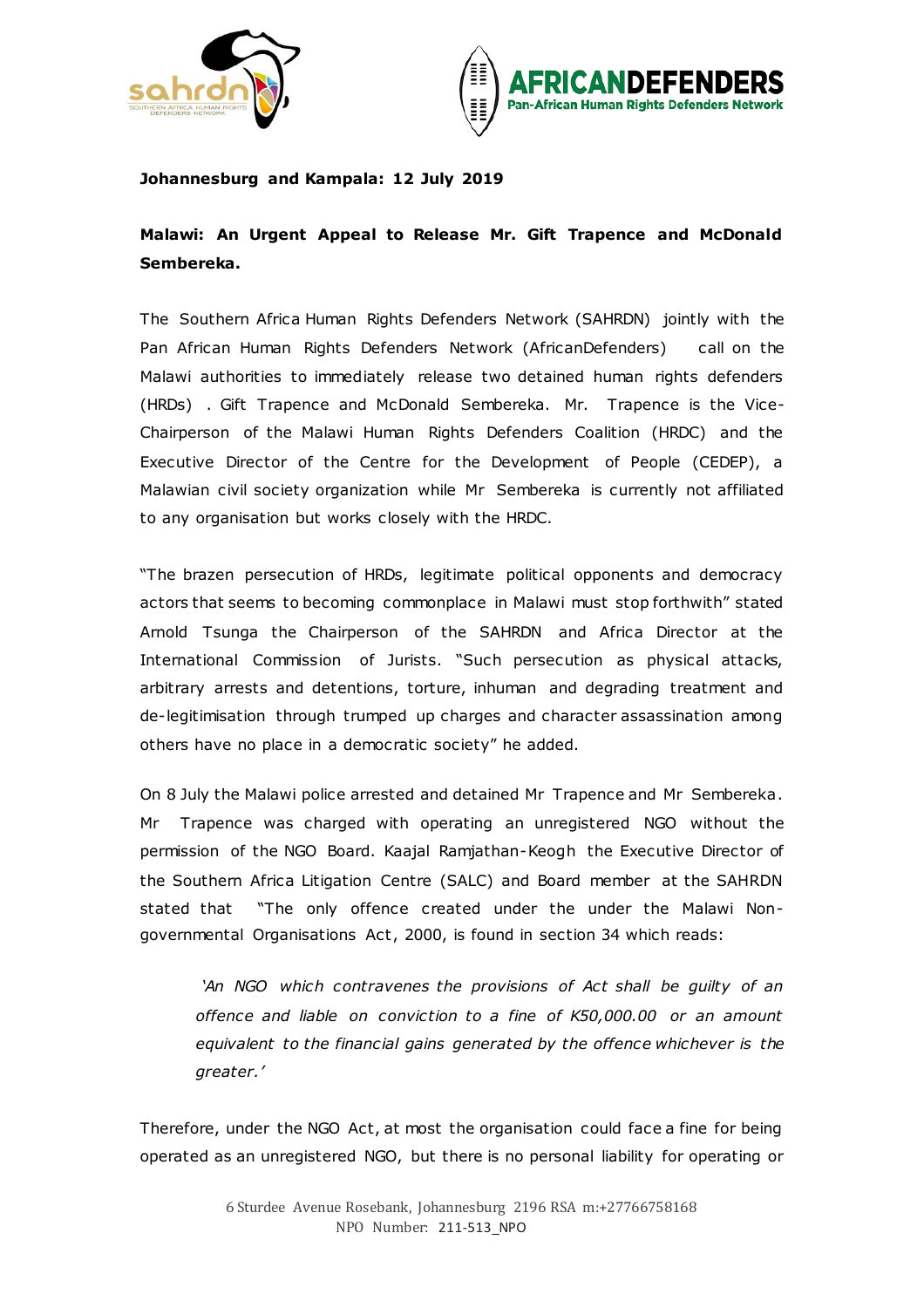being a member of an unregistered NGO. Personal liability for the operation of an unregistered organisation would be a limitation on freedom of Association."

Ramjathan-Keogh added. "It is therefore not a convincing basis to detain any individual even if the organisation has contravened Section 34 of the allegations could be proved to be true in a court of law". Further there are no reasons to refuse bail.

The two HRDs were also charged with fraud allegedly committed against UNAIDS. UNAIDS have in turn expressed no desire for the HRDs to be prosecuted and proceeded in a statement issued this week to condemn the use of their name as a basis to arrest and detain the two HRDs further calling on the authorities in Malawi to immediately release of the two HRDs. "This tends to show that these charges are not serious and are being used as a tool to silence human rights defenders" argued Lúcia Da Silveira the Executive Director Associacao Justica Paz e Democracia (AJPD), Angola and member of the SAHRDN board.

Malawi held general elections in May 2019 that produced a contested result that has thrust the country into turmoil. The HRDC and other groups have called on the authorities to account for the controversial way in which the elections were conducted. The leadership of the HRDC including Mr Trapence have reported to the SAHRDN and the AfricanDefenders of receiving threats - including death threats, threats of arrests and threats of being financially liquidated- for their role in demanding accountability in the way the election process was managed. Such threats have been documented by the SAHRDN and AfricanDefenders, and are deemed to be realistic. For example, on 4 July 2019, Mr. Trapence, received an anonymous text message which reads in part: "I am coming tonight I will shoot you down". Such was the significance of the threats that the Malawi Human Rights Commission published a statement condemning threats against HRDs and called upon " the state to prioritise provisioning of protection to HRDs, noting that their work is in the interest of the nation".

Malawi is party to many international human rights instruments that obligate the State to protect the rights to freedom of expression, association and assembly including the International Covenant on Civil and Political Rights and the African Charter on Human and Peoples Rights.

We reaffirm the associational character of African citizens within the international instruments and frameworks; and further confirming that rights to association and

> 6 Sturdee Avenue Rosebank, Johannesburg 2196 RSA m:+27766758168 NPO Number: 211-513\_NPO